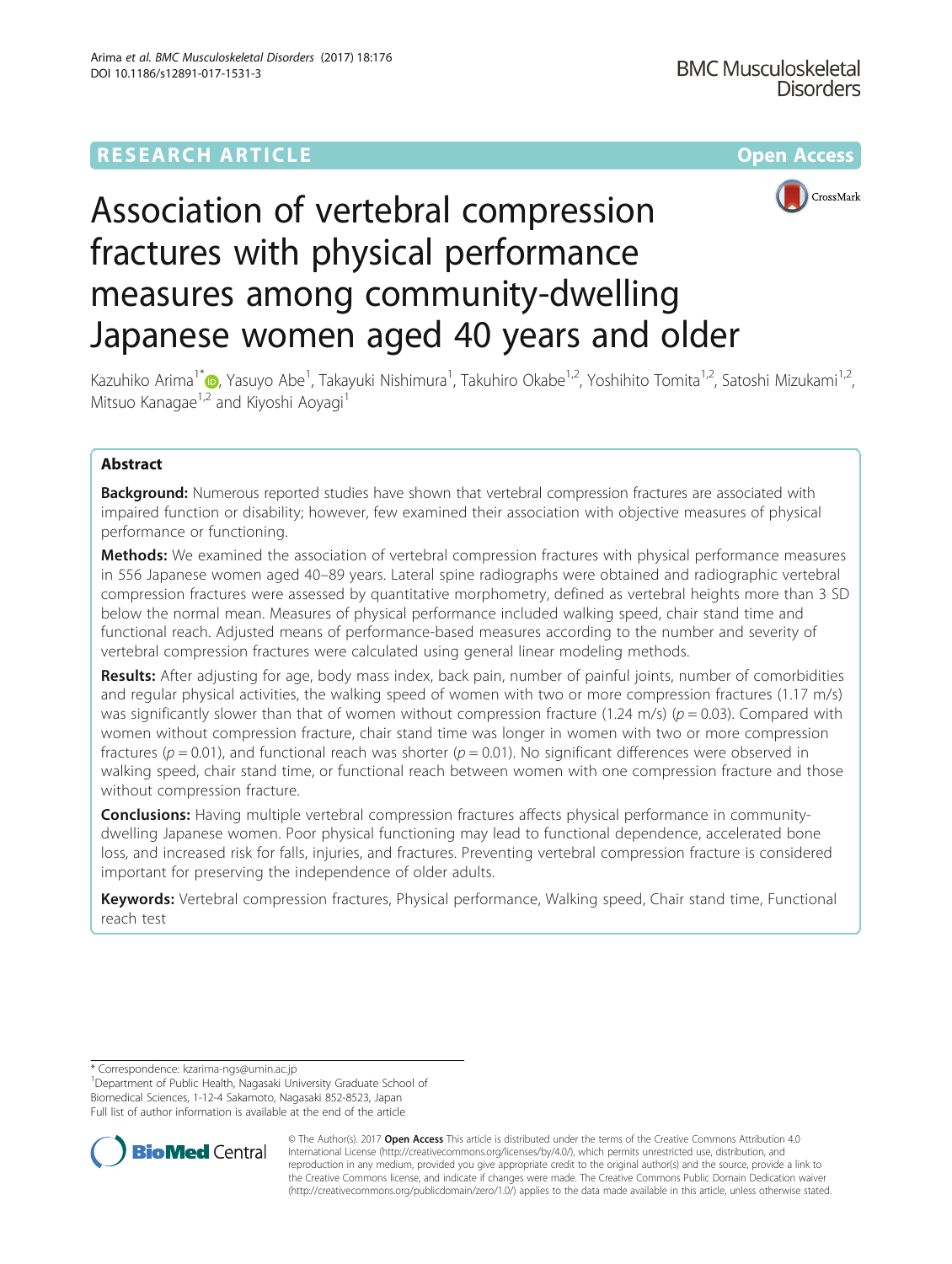## Background

Osteoporosis has been characterized as a skeletal disorder of reduced bone strength that leads to an increased risk for fracture [[1\]](#page-6-0). The estimated number of patients with lumbar spine (L2-L4) and femoral neck osteoporosis in Japan was approximately 6.4 and 11 million, respectively [\[2](#page-6-0)]. Vertebral compression fracture is the most prevalent manifestation of osteoporosis [\[3](#page-7-0)]. Vertebral fractures were reported to occur in approximately 20% of postmenopausal women in populationbased studies [[4](#page-7-0)–[6](#page-7-0)], but two-thirds of vertebral fractures do not come to clinical attention [\[7, 8](#page-7-0)], because symptoms are absent or missed [[9, 10](#page-7-0)]. In Japan, medical and care expenditures on spine fracture were estimated at 9,895 hundred million yen [\[11\]](#page-7-0),

Physical performance measures have been applied in geriatric studies. Poor physical performance measures are associated with medical problems [[12](#page-7-0)], disability in activities of daily living (ADL) [\[13](#page-7-0), [14\]](#page-7-0), and increased risk of falls [[15](#page-7-0)–[17](#page-7-0)]. Thus, physical performance measures capture information about these physical factors above. In addition, the elderly with poor physical performance have an increased risk of hip and non-spine fractures and lower bone mineral density [[18](#page-7-0)–[20\]](#page-7-0).

Numerous studies showed that vertebral compression fractures are associated with back pain, impaired function or disability [\[21](#page-7-0)–[29\]](#page-7-0), most of which used subjective measures, not objective ones. A few published studies examined the association of the number of vertebral compression fractures with objective measures of physical performance and functioning [\[23](#page-7-0), [25, 26, 30](#page-7-0)]. We examined the association of the number and severity of vertebral compression fractures with objective measures of physical performance among community-dwelling Japanese women.

## Methods

## Study design and participants

The subjects were Japanese women aged 40–89 years who participated in the Hizen-Oshima Study. Details of the Hizen-Oshima Study have been published previously [[27, 31\]](#page-7-0). We recruited community-dwelling women aged 40 years and older in Oshima, Nagasaki prefecture, Japan. The women were identified by the municipal electoral list and were invited to participate through a single mailing. The town of Oshima has a population of approximately 5800; all women aged 40 and older (n >2000) were invited to participate. The examinations were performed at the Oshima Health Center between 1998 and 1999. A total of 586 women participated in the study. The mean age of participants (63.9 years) was significantly higher than that of non-participants (61.1 years). All participants were noninstitutionalized and living independently. All subjects gave written informed consent before enrolling. Recently, Cawthon et al. [[30\]](#page-7-0) reported that poorer physical performance was associated with an increased risk of incident radiographic vertebral fracture in men. We analyzed our baseline data of women in order to reinforce this evidence.

## Spine radiographs and vertebral compression fractures

Lateral radiographs were obtained with the subject lying in a lateral decubitus position with knees bent. All radiographs were obtained using a tube-to-film distance of 105 cm, with the tube positioned approximately over T-8 for thoracic films and L-2 for lumbar films. The anterior, medial, and posterior heights of each vertebral body (T-4 to L-4) were measured on the lateral films with the aid of a microcomputer-linked caliper. Vertebral heights were measured on the thoracic film for thoracic vertebrae, and on the lumbar film for lumbar vertebrae. The points indicating the border of the vertebral centrum were chosen based on the procedure described by Gallagher et al. [\[32](#page-7-0)] and Spencer et al. [\[33](#page-7-0)]. Radiographic images were evaluated by one orthopedic surgical specialist (KA). A vertebral compression fracture was defined as a vertebra with at least one dimension (anterior, medial, or posterior height) more than 3 standard deviations (SDs) below the vertebra-specific population mean on the radiographs [\[34](#page-7-0)]. For example, the means and SDs of the anterior, medial, or posterior heights of subjects' T4 vertebrae were calculated. ([Mean anterior height of T4] -  $[3 \times SD]$  of anterior height of T4]; [mean medial height of T4] -  $[3 \times SD$  of medial height of T4]; and [mean posterior height of T4  $[3 \times SD$  of posterior height of T4]) were calculated. Each calculated value was compared with the actual anterior, medial, or posterior height. If at least one dimension (actual anterior, medial, or posterior height) was less than the calculated value, it was regarded as a T4 vertebral compression fracture. Furthermore, based on the extent of vertebral height reduction, mild compression fracture was recorded as 3–4 SDs, and severe compression fracture as >4 SDs below the normal mean value. Mild vertebral compression fracture was defined as at least one mild compression fracture without severe compression fractures (at least one mild but no severe compression fracture). Severe vertebral compression fracture was defined as one or more severe compression fractures (at least one severe compression fracture).

## Measurements

All participants were asked if they experienced back pain on most days during the previous month, and if they had any comorbidity, including cancer, heart disease, kidney disease, liver disease, diabetes mellitus, history of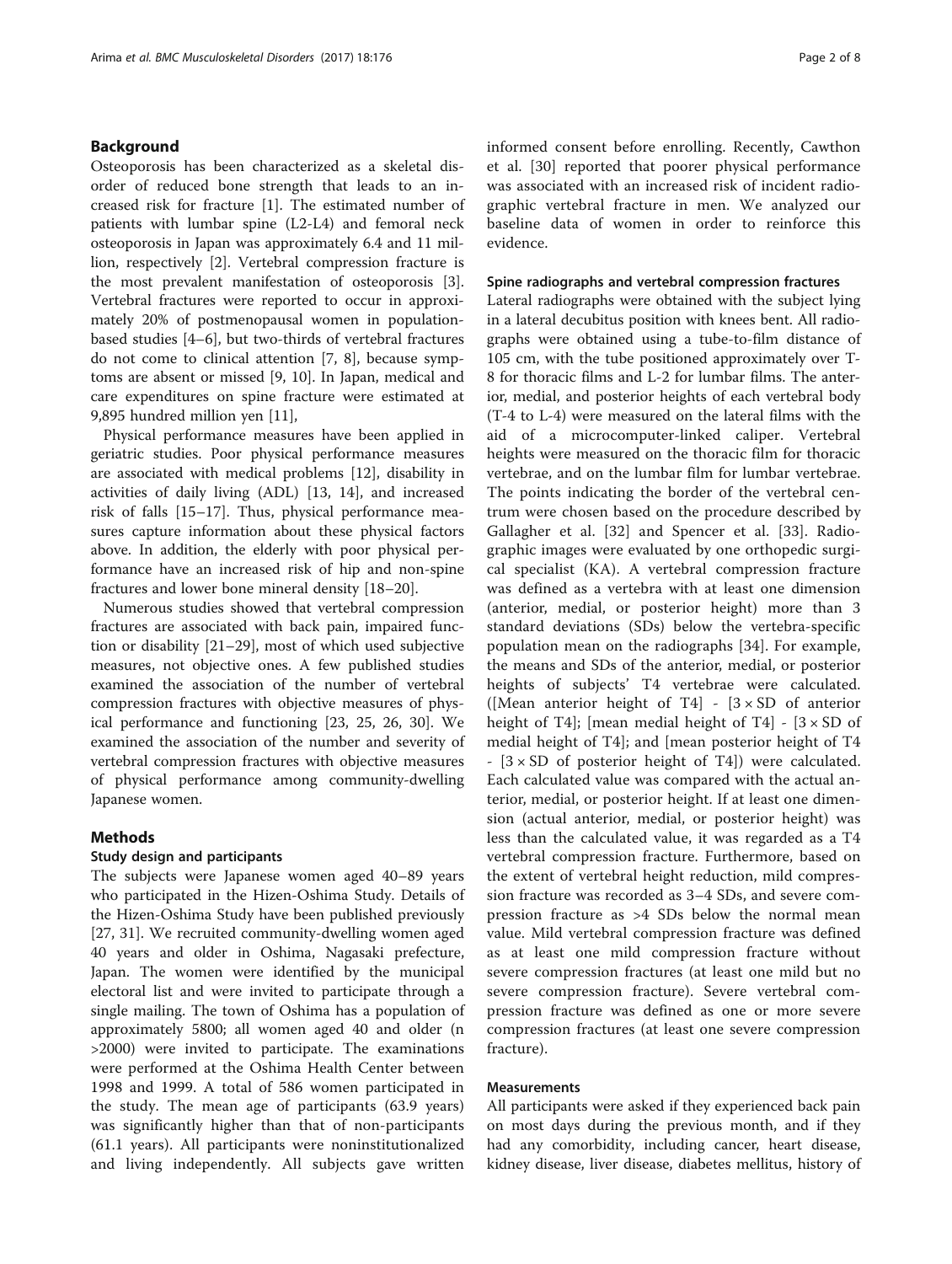gastrectomy, thyroid disease, collagen disease, lung disease, stroke, or Parkinson's disease. Information on regular physical activity was collected; participants were asked whether they do any physical activity (e.g., walking, jogging, or bicycling) long enough to work up a sweat at least once a week. Information on the number of painful non-spine joints was based on the subject's response to the following question: "Which of your joints have ever been painful on most days during the previous month?" Specific response categories (shoulders, elbows, wrists, hands and fingers, hips, knees, ankles, and feet) for both sides of the body were provided on an illustration of the skeleton.

Measures of physical performance included walking speed (assessment of balance and lower extremity strength) [[35\]](#page-7-0), chair stand time (assessment of lower extremity strength) [\[36](#page-7-0)] and functional reach (assessment of balance and posture) [[37\]](#page-7-0), according to the previous report [\[19](#page-7-0)]. These performances are reported to be associated with balance, posture or lower limb strength [[35](#page-7-0)– [39\]](#page-7-0). Women who had difficulty performing the test safely, such as needing a walking aid, recent lower limb fracture or operation or neurological comorbidity, were not examined. Trained physical therapists conducted the performance tests. Walking speed was calculated as the time required for subjects to walk a 6-m course bounded by two lines at their usual pace (average of two trials). Chair stand time was measured as the time it took (average of two trials) to stand up from a standard chair five times; the subjects were asked not to use their arms for assistance. Functional reach was calculated as the difference between two measurements (average of three trials), as follows: the subjects first stood comfortably upright, facing forward, hand in a fist, with their arm extended next to a yardstick mounted on a wall. They then reached forward as far as possible without stepping or losing their balance. Height and weight were measured in light clothing and without shoes. Body mass index (BMI) was calculated as weight  $(kg)/height$   $(m)^2$ .

## Statistical analysis

Women with missing values for any variables were excluded from analysis, leaving 556 women for data analysis. Analysis of variance (ANOVA) and multiple comparisons using the Tukey method for continuous variables and Fisher's exact test for categorical variables were used to determine the significance of differences among groups according to the number of vertebral compression fractures (no, one, and two or more). Age-specific means of physical performance measures were performed using ANOVA. Adjusted means of performance-based measures according to the number of vertebral compression fractures (no, one, and two or more) and the severity of vertebral compression fracture (no, at least one mild but no severe, and at least one severe) were calculated using general linear modeling methods (analysis of covariance). Age, BMI, back pain, number of non-spine painful joints, the number of comorbidities and regular physical activity was included simultaneously in the model as covariates. We examined the independent association of each variable above with physical performance measures. All statistical analyses were performed using SAS version 9.2 software (SAS Institute, Cary, NC, USA).

## Results

Characteristics of subjects are shown in Table [1](#page-3-0). The mean age of subjects was 64.4 years old. Mean walking speed was 1.24 m/s, mean chair stand time was 9.4 s, and mean functional reach was 25.6 cm. A total of 30% of the subjects had back pain, and 52% engaged in regular physical activity; 14.2% (79) had one or more vertebral compression fractures; 6.9% (38) had one compression fracture; and 7.4% (41) had two or more compression fractures. Women with vertebral compression fractures were significantly older, shorter and lighter than those without vertebral compression fracture. Women with vertebral compression fractures had significantly poorer physical performance (slower walking speed, longer chair stand time and shorter functional reach) and more prevalent back pain compared with those without vertebral compression fracture.

Table [2](#page-4-0) shows mean and standard deviation (SD) of vertebral height, and %height reduction values [(meanvertebral height)/mean] corresponding to mild (mean-3SD) and severe (mean-4SD) vertebral fracture cutoffs for each vertebral dimension. Percent height reduction values corresponding to mild vertebral fracture cutoffs were between 20.3 and 38.3%, and those corresponding to severe vertebral fracture cutoffs were between 27.0 and 51.0%.

Physical performance decreased with age (Table [3](#page-5-0)); walking speed and functional reach decreased, and chair stand time increased (longer time required to complete the test represents a decline in function).

Table [4](#page-5-0) shows the adjusted means of physical performance measurements according to the number of vertebral compression fractures. After adjusting for age, BMI, back pain, number of non-spine painful joints, the number of comorbidities and regular physical activity, the walking speed of women with two or more compression fractures (1.17 m/s) was significantly slower than that of women without compression fracture (1.24 m/s) ( $p = 0.03$ ). Compared with women without compression fracture, chair stand time was longer in women with two or more compression fractures (10.4 s vs. 9.3 s)  $(p = 0.01)$ , and functional reach was shorter (23.2 cm vs. 25.9 cm)  $(p = 0.01)$ . No significant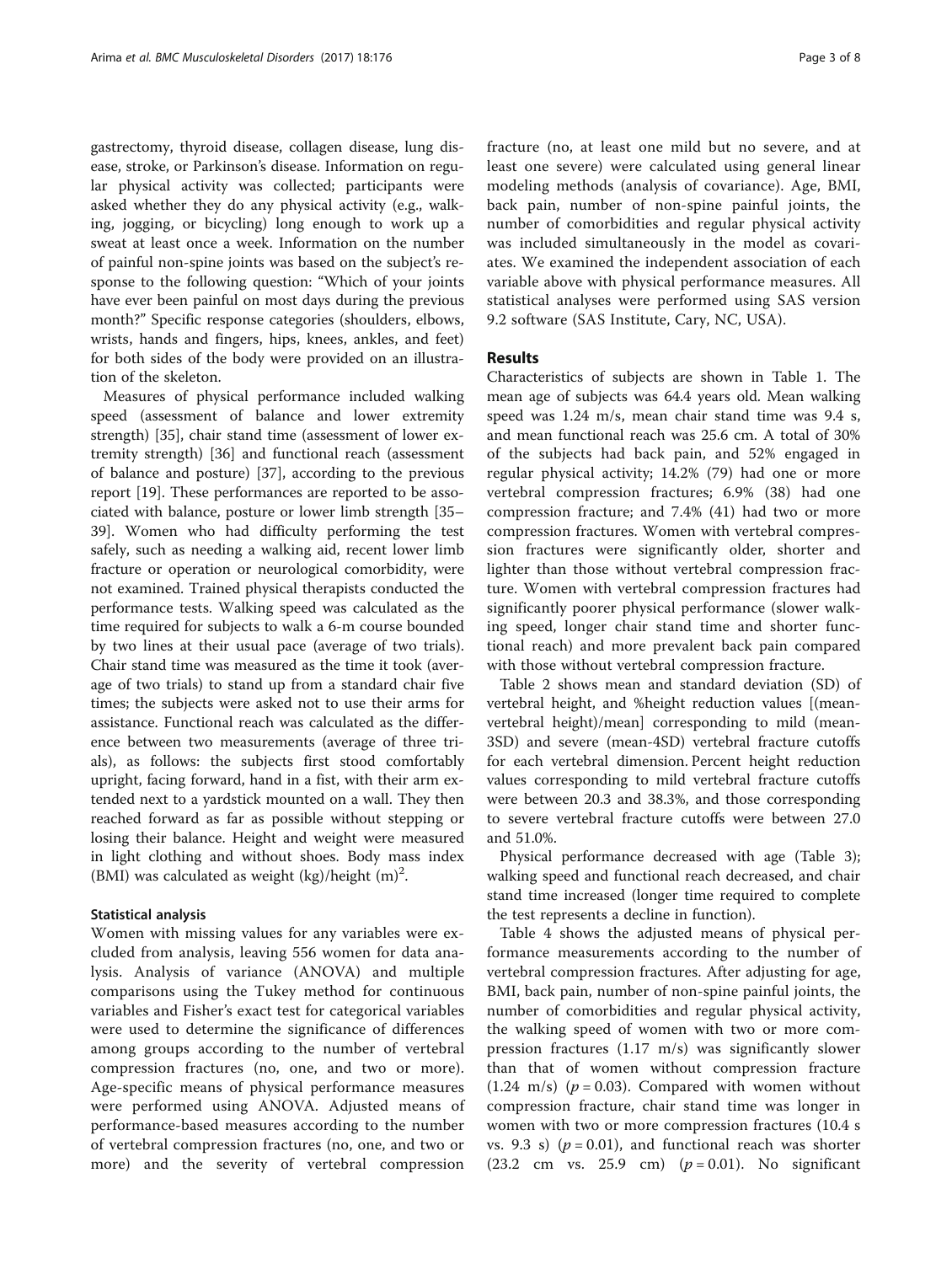| Variable                        | Total<br>$(n = 556)$       | No compression fracture<br>$(n = 477)$ | One compression fracture<br>$(n = 38)$ | Two or more compression<br>fractures<br>$(n = 41)$ |  |  |  |  |
|---------------------------------|----------------------------|----------------------------------------|----------------------------------------|----------------------------------------------------|--|--|--|--|
|                                 | Mean (SD, 95% CI)          |                                        |                                        |                                                    |  |  |  |  |
| Age (years)                     | 64.4 (9.5, 63.6-65.2)      | $63.1$ (9.3, 62.3-64.0)                | 69.5 (6.9, 67.2-71.8) $^a$             | 73.6 (7.1, 71.3–75.8) <sup>a</sup>                 |  |  |  |  |
| Height (cm)                     | 149.7 (6.1, 149.2-150.2)   | 150.5 (5.7, 150.0-151.0)               | 146.2 (5.5, 144.4-148.0) <sup>a</sup>  | 143.6 (6.6, 141.6-145.7) <sup>a</sup>              |  |  |  |  |
| Weight (kg)                     | 52.4 (8.7, 51.7-53.1)      | 53.1 (8.7, 52.3-53.9)                  | 49.7 (7.6, 47.2-52.2) <sup>a</sup>     | 46.8 (7.4, 44.5–49.2) <sup>a</sup>                 |  |  |  |  |
| Body mass index ( $kg/m2$ )     | 23.3 (3.4, 23.1-23.6)      | 23.4 (3.5, 23.1-23.7)                  | $23.2$ (3.5, 22.1-24.4)                | 22.6 (2.7, 21.8-23.5)                              |  |  |  |  |
| Walking speed (m/s)             | $1.24$ (0.25, 1.22-1.26)   | 1.26 (0.24, 1.24-1.28)                 | $1.17(0.28, 1.08 - 1.26)$              | 1.05 (0.24, 0.97-1.13) <sup>a</sup>                |  |  |  |  |
| Chair stand time (s)            | $9.4$ $(3.1, 9.1 - 9.6)$   | $9.1$ (2.8, 8.8-9.3)                   | 10.3 (2.9, 9.4–11.3) <sup>a</sup>      | 11.8 (4.4, 10.4–13.2) $^a$                         |  |  |  |  |
| Functional reach (cm)           | 25.6 (7.2, 25.0-26.2)      | 26.3 (7.0, 25.7-27.0)                  | 22.7 (6.8, 20.5-25.0) <sup>a</sup>     | 19.7 (6.8, 17.6-21.9) <sup>a</sup>                 |  |  |  |  |
|                                 | Number (%)                 |                                        |                                        |                                                    |  |  |  |  |
| Back pain                       | 164 (29.5)                 | 128 (26.8)                             | 18 (47.4) $^{\rm b}$                   | 18 $(43.9)$ <sup>b</sup>                           |  |  |  |  |
| Regular physical activity       | 288 (51.8)                 | 248 (52.0)                             | 23(60.5)                               | 17(41.5)                                           |  |  |  |  |
| Postmenopausal women            | 510 (91.7)                 | 431 (90.4)                             | 38 (100.0) b                           | 41 (100.0) $^{\rm b}$                              |  |  |  |  |
|                                 | Median (1st, 3rd quartile) |                                        |                                        |                                                    |  |  |  |  |
| No. of non-spine painful joints | 0(0, 2)                    | 0(0, 2)                                | 0.5(0, 2)                              | 0(0, 2)                                            |  |  |  |  |
| No. of comorbidity              | 0(0, 1)                    | 0(0, 1)                                | 0(0, 1)                                | 0(0, 1)                                            |  |  |  |  |
| $2 - 1 - 1$                     |                            |                                        |                                        |                                                    |  |  |  |  |

<span id="page-3-0"></span>**Table 1** Basic characteristics of subjects according to compression fracture status ( $n = 556$ )

 $a^2P < 0.05$  compared with no compression fracture (ANOVA & Tukey method)<br> $a^2P < 0.05$  compared with no compression fracture (Fisher's exact tot)

 $P > 0.05$  compared with no compression fracture (Fisher's exact test)

differences were observed in walking speed, chair stand time, or functional reach between subjects with one compression fracture and those without compression fracture. In a multivariate model, slower walking speed was associated with older age, number of non-spine painful joints, number of comorbidities and lack of regular physical activity. Longer chair stand time was associated with older age, number of non-spine painful joints and lack of regular physical activity. Shorter functional reach was associated with older age. Additionally, we did the same analysis including upper or lower extremity joint pain instead of non-spinal painful joints. Slower walking speed was independently associated with number of upper and lower extremity joint pain, and chair stand time with lower extremity joint pain.

We also compared multivariate-adjusted means of physical performance measures according to severity of vertebral compression fracture. Women with severe vertebral compression fractures (at least one severe compression fracture) had significantly slower walking speed  $(p = 0.03)$  and longer chair stand time  $(p = 0.01)$  compared with women without compression fracture (data not shown). No significant differences were observed in walking speed and chair stand time between women with mild compression fracture (at least one mild but no severe compression fracture) and those without. Functional reach tended to be shorter in those with mild compression fracture  $(p = 0.06)$  and severe compression fracture ( $p = 0.08$ ) than in those with no compression fracture. Women with severe vertebral compression

fractures tended to have multiple vertebral compression fractures; median number (range) of vertebral compression fractures was 1 (1–3) in women with mild vertebral compression fracture and  $2(1-12)$  in those with severe vertebral compression fracture.

We examined multivariate-adjusted means of physical performance measures according to location of vertebral compression fracture (thoracic vs. lumbar). Longer chair stand time was associated with one thoracic compression fracture. Shorter functional reach was associated with two or more thoracic compression fracture.

## **Discussion**

We showed that two or more vertebral compression fractures were associated with poor physical performance in walking speed, chair stand time, and functional reach. Huang et al. [[25\]](#page-7-0) reported that the number of recent vertebral fractures was associated with reduced functional reach and walking speed. Pluijm et al. [[26](#page-7-0)] reported that the number of vertebral deformities was significantly associated with poor performance (cardigan test, walking test and chair stand test). These findings suggest that vertebral compression fracture affects various physical performance measures.

Previous studies have shown the relationship between vertebral compression fractures and impaired function (difficulty with activities of daily living [ADL]) or disability [[21](#page-7-0)–[29\]](#page-7-0). Poor physical performance test results (decreased functional reach and walking speed, and increased chair stand time) are reported to be predictors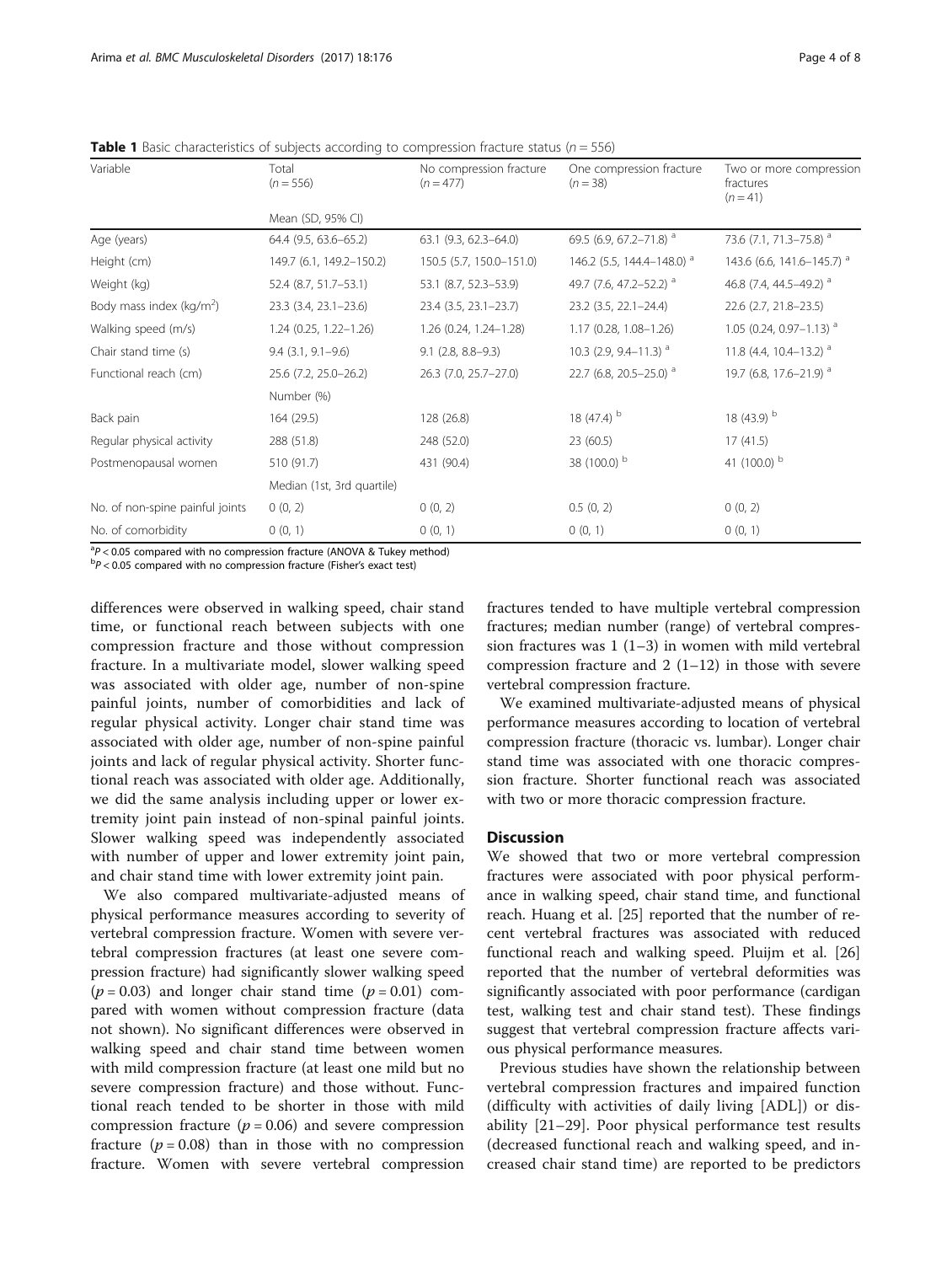|                  | mean  | SD   | Mild<br>% reduction:<br>100*[1 - (mean-3SD)/mean] (%) | Severe<br>% reduction:<br>100*[1 - (mean-4SD)/mean] (%) |
|------------------|-------|------|-------------------------------------------------------|---------------------------------------------------------|
| T <sub>4</sub> A | 18.75 | 1.40 | 22.4                                                  | 29.8                                                    |
| T <sub>5</sub> A | 19.10 | 1.50 | 23.6                                                  | 31.5                                                    |
| T6A              | 19.13 | 1.87 | 29.3                                                  | 39.1                                                    |
| T7A              | 19.43 | 1.90 | 29.4                                                  | 39.2                                                    |
| T8A              | 19.98 | 2.19 | 33.0                                                  | 43.9                                                    |
| T9A              | 20.80 | 2.11 | 30.5                                                  | 40.7                                                    |
| <b>T10A</b>      | 21.67 | 1.81 | 25.1                                                  | 33.4                                                    |
| <b>T11A</b>      | 22.30 | 2.10 | 28.3                                                  | 37.7                                                    |
| T12A             | 23.90 | 3.05 | 38.3                                                  | 51.0                                                    |
| L <sub>1</sub> A | 26.19 | 3.07 | 35.2                                                  | 46.9                                                    |
| L <sub>2</sub> A | 27.66 | 2.95 | 32.0                                                  | 42.7                                                    |
| L3A              | 28.77 | 2.49 | 26.0                                                  | 34.6                                                    |
| LAA              | 28.32 | 2.48 | 26.2                                                  | 35.0                                                    |
| T4M              | 18.87 | 1.44 | 22.9                                                  | 30.5                                                    |
| T <sub>5</sub> M | 19.33 | 1.44 | 22.4                                                  | 29.8                                                    |
| T6M              | 19.63 | 1.66 | 25.4                                                  | 33.8                                                    |
| T7M              | 19.88 | 1.83 | 27.6                                                  | 36.8                                                    |
| T8M              | 20.19 | 2.02 | 30.1                                                  | 40.1                                                    |
| T9M              | 20.81 | 1.93 | 27.9                                                  | 37.2                                                    |
| T10M             | 21.70 | 1.83 | 25.3                                                  | 33.8                                                    |
| T11M             | 22.90 | 1.92 | 25.1                                                  | 33.4                                                    |
| T12M             | 24.61 | 3.00 | 36.6                                                  | 48.7                                                    |
| L <sub>1</sub> M | 26.52 | 3.29 | 37.2                                                  | 49.7                                                    |
| L <sub>2</sub> M | 27.35 | 2.96 | 32.5                                                  | 43.3                                                    |
| L3M              | 27.94 | 2.53 | 27.2                                                  | 36.3                                                    |
| L <sub>4</sub> M | 27.57 | 2.80 | 30.5                                                  | 40.6                                                    |
| T <sub>4</sub> P | 20.57 | 1.68 | 24.6                                                  | 32.8                                                    |
| T <sub>5</sub> P | 21.26 | 1.60 | 22.6                                                  | 30.1                                                    |
| T6P              | 21.83 | 1.57 | 21.6                                                  | 28.8                                                    |
| T7P              | 22.21 | 1.68 | 22.7                                                  | 30.2                                                    |
| T8P              | 22.25 | 1.70 | 22.9                                                  | 30.5                                                    |
| T9P              | 22.37 | 1.69 | 22.7                                                  | 30.2                                                    |
| T10P             | 23.44 | 1.68 | 21.5                                                  | 28.6                                                    |
| <b>T11P</b>      | 25.19 | 1.95 | 23.2                                                  | 31.0                                                    |
| T12P             | 27.67 | 2.18 | 23.7                                                  | 31.6                                                    |
| L <sub>1</sub> P | 29.72 | 2.19 | 22.1                                                  | 29.4                                                    |
| L <sub>2</sub> P | 30.09 | 2.03 | 20.3                                                  | 27.0                                                    |
| L3P              | 29.70 | 2.02 | 20.4                                                  | 27.2                                                    |
| L4P              | 27.95 | 2.22 | 23.9                                                  | 31.8                                                    |

<span id="page-4-0"></span>

| Table 2 Mean and standard deviation (SD) of vertebral height (mm) and % reduction values [(mean-vertebral height)/mean] |  |  |  |  |  |  |  |  |  |  |  |  |  |  |  |  |
|-------------------------------------------------------------------------------------------------------------------------|--|--|--|--|--|--|--|--|--|--|--|--|--|--|--|--|
|-------------------------------------------------------------------------------------------------------------------------|--|--|--|--|--|--|--|--|--|--|--|--|--|--|--|--|

of impaired function or disability [[13](#page-7-0), [40, 41](#page-7-0)]. Vertebral compression fractures are likely to cause functional limitations, such as difficulty with ADL and physical performance.

Abnormal trunk posture resulting from vertebral compression fractures has been reported to be associated with functional disabilities [\[42](#page-7-0), [43](#page-7-0)]. Antonelli-Incalzi et al. [[44](#page-7-0)] showed that longer occiput-wall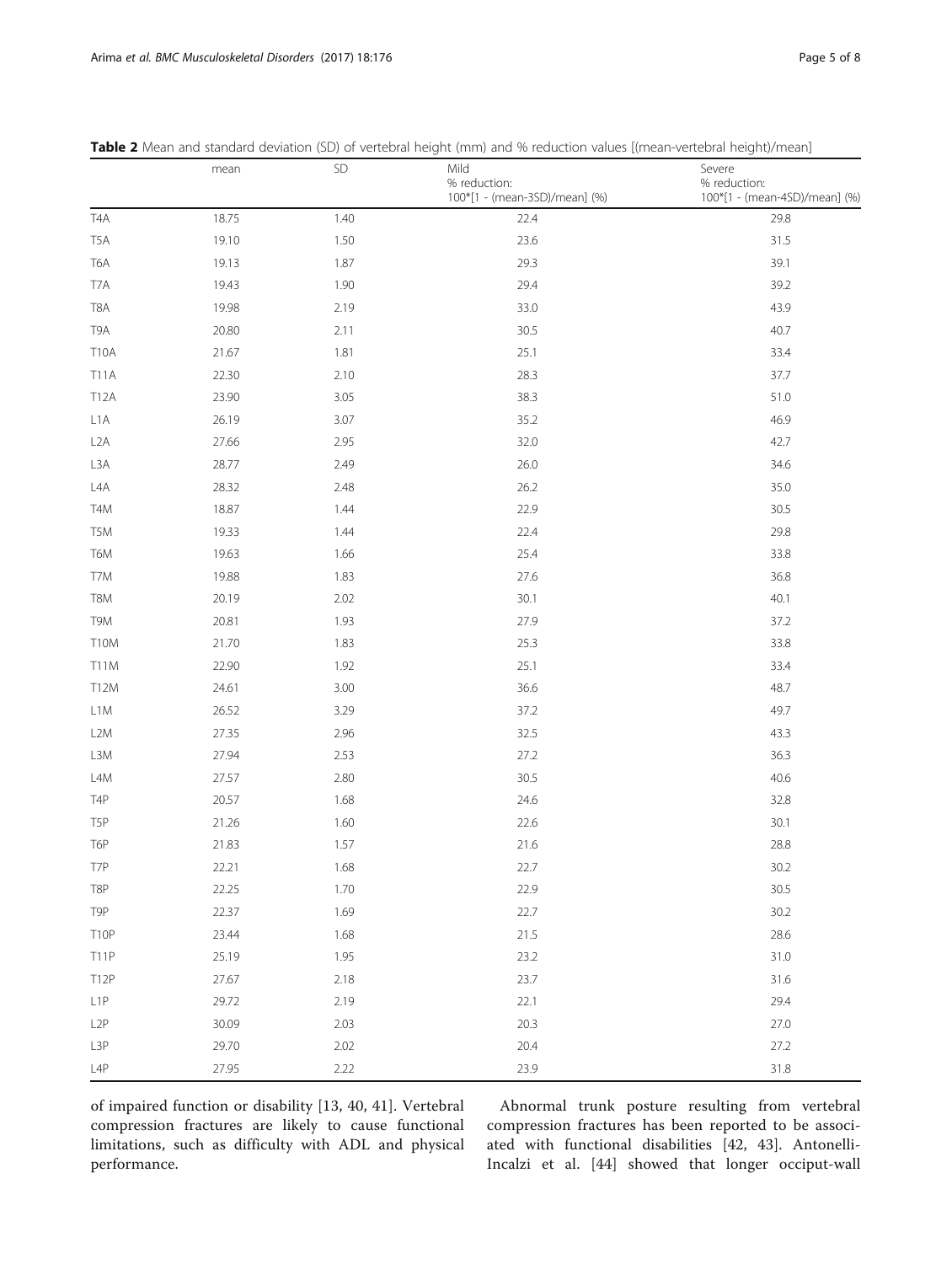| Age group (years)     | $40 - 49$   | $50 - 59$   | $60 - 69$   | $70 - 79$   | 80-        | P for trend |
|-----------------------|-------------|-------------|-------------|-------------|------------|-------------|
|                       | $(n = 41)$  | $(n = 118)$ | $(n = 211)$ | $(n = 161)$ | $(n = 25)$ |             |
| Walking speed (m/s)   | 1.44 (0.20) | 1.34(0.19)  | 1.29(0.22)  | 1.10(0.22)  | 0.93(0.24) | < 0.0001    |
| Chair stand time (s)  | 6.7(1.2)    | 8.1(1.7)    | 9.1(2.3)    | 10.7(3.1)   | 13.4(6.2)  | < 0.0001    |
| Functional reach (cm) | 33.0 (5.9)  | 29.8(6.1)   | 25.0(6.3)   | 22.6(6.4)   | 18.2(6.4)  | < 0.0001    |

<span id="page-5-0"></span>Table 3 Means (SD) of physical performance measures by age group

distance, which indirectly evaluates thoracic kyphosis due to vertebral compression fractures [[45](#page-7-0)], was associated with slower walking speed, reduced balance, and longer chair stand time in elderly women. Hirose et al. [[46](#page-7-0)] showed that abnormal posture of the trunk (thoracic and lumbar kyphosis) was associated with slower walking speed and shorter functional reach among the community-dwelling elderly population. In our study,

Table 4 Multivariate-adjusted mean (standard error) of walking speed, chair stand time and functional reach according to number of vertebral compression fractures

|                                 | Vertebral compression fracture | Adjusted mean (SE) | $P$ value         |
|---------------------------------|--------------------------------|--------------------|-------------------|
| Walking speed (m/s)             | No                             | 1.24(0.01)         |                   |
|                                 | One                            | 1.23(0.03)         | 0.68              |
|                                 | Two or more                    | 1.17(0.03)         | 0.03 <sup>a</sup> |
| Adjusted factors                |                                | Estimate (SE)      |                   |
| Age (year)                      | $+1$ year                      | $-0.012(0.001)$    | < 0.001           |
| BMI                             | $+1$ kg/m <sup>2</sup>         | $-0.003(0.003)$    | 0.22              |
| Back pain                       | 1, yes; 0, no                  | $-0.023(0.020)$    | 0.24              |
| No. of non-spine painful joints | $+1$                           | $-0.018(0.004)$    | < 0.001           |
| No. of comorbidity              | $+1$                           | $-0.039(0.014)$    | 0.005             |
| Regular physical activity       | 1, yes; 0, no                  | 0.041(0.017)       | 0.02              |
| Chair stand time (s)            | No                             | 9.3(0.1)           |                   |
|                                 | One                            | 9.6(0.4)           | 0.41              |
|                                 | Two or more                    | 10.4(0.4)          | 0.01 <sup>a</sup> |
| Adjusted factors                |                                |                    |                   |
| Age (year)                      | $+1$ year                      | 0.14(0.13)         | < 0.001           |
| <b>BMI</b>                      | $+1$ kg/m <sup>2</sup>         | $-0.004(0.03)$     | 0.91              |
| Back pain                       | 1, yes; 0, no                  | 0.04(0.25)         | 0.87              |
| No. of non-spine painful joints | $+1$                           | 0.16(0.05)         | 0.003             |
| No. of comorbidity              | $+1$                           | 0.25(0.18)         | 0.16              |
| Regular physical activity       | 1, yes; 0, no                  | $-0.70(0.22)$      | 0.002             |
| Functional reach (cm)           | No                             | 25.9(0.3)          |                   |
|                                 | One                            | 24.7 (1.0)         | 0.28              |
|                                 | Two or more                    | 23.2(1.0)          | 0.01 <sup>a</sup> |
| Adjusted factors                |                                |                    |                   |
| Age (year)                      | +1 year                        | $-0.37(0.03)$      | < 0.001           |
| BMI                             | $+1$ kg/m <sup>2</sup>         | $-0.12(0.08)$      | 0.12              |
| Back pain                       | 1, yes; 0, no                  | $-0.85(0.60)$      | 0.16              |
| No. of non-spine painful joints | $+1$                           | 0.08(0.13)         | 0.52              |
| No. of comorbidity              | $+1$                           | $-0.04(0.42)$      | 0.92              |
| Regular physical activity       | 1, yes; 0, no                  | 0.17(0.53)         | 0.75              |

 $BMI$  Body mass index<br> $a$  compared with women without compression fracture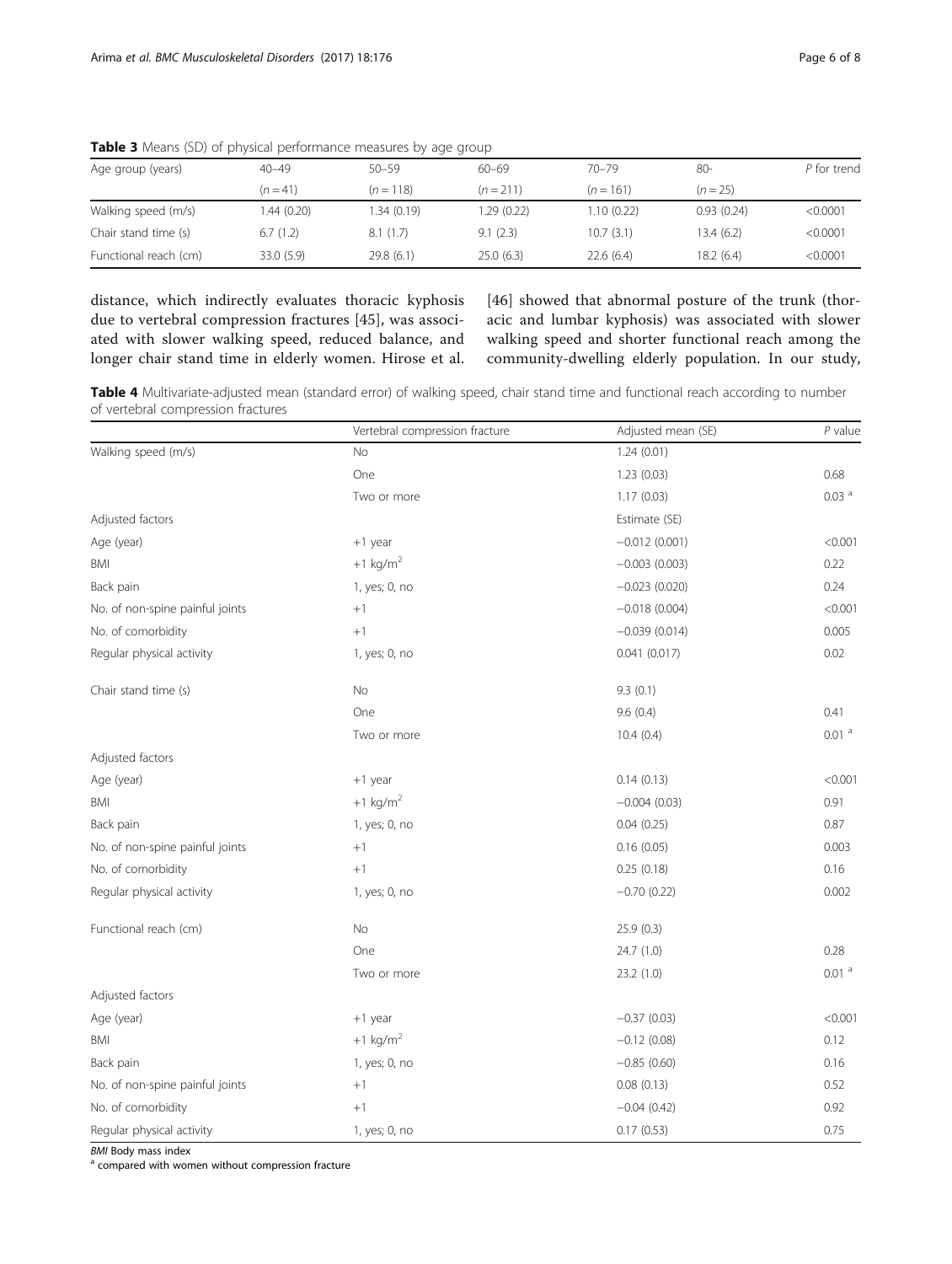<span id="page-6-0"></span>We previously reported that spinal posture in forward inclination was associated with impaired physical performance in 6-m walking time, chair stand time, and functional reach [\[39](#page-7-0)]. Lyles et al. [\[23\]](#page-7-0) postulated that osteoporotic compression fractures affect the alignment of the entire trunk, leading to a reduction in motion and strength. The shift forward in the center of gravity that occurs with progressive kyphosis from vertebral compression fracture could make trunk movements in a forward direction more unsteady and limited.

Some vertebral compression fractures are associated with increased risk of back pain [\[22](#page-7-0), [25](#page-7-0), [47\]](#page-7-0). In situations in which both vertebral compression fracture and back pain are present, functional losses could occur from the symptoms caused by the compression fracture and/or from the alteration in trunk alignment [\[29\]](#page-7-0). In this study, having vertebral compression fractures was significantly associated with poor physical performance independent of back pain and other covariates. These results possibly mean vertebral compression fractures affect physical performances via abnormal trunk posture.

Comorbidities are associated with decreased physical function, and the more the number of comorbidities is, the poorer the physical function is [[48\]](#page-7-0). Thus, we included the number of comorbidities in the model as a covariate.

Our definition of vertebral compression fracture used the vertebral height and its SD, according to Ross et al. [[34\]](#page-7-0); they reported that the cutoff of 3 SD rarely misclassified normal vertebrae as fractured (specificity = 99.9%). However, this cutoff correctly identified about 70% of the incident fractures. A less stringent criterion (2 SD below the mean: specificity = 97.7%) identified about 85–90% of true fractures. Thus, our results may have underestimated the prevalence of compression fractures, which may contribute to Type II error of the association.

The study has several limitations. First, because this was a cross-sectional design, a causal relationship was not necessarily shown by our results. Longitudinal studies are required to clarify the relationships between vertebral compression fracture and physical performance. Second, the subjects were community-dwelling women who voluntarily participated; women with poorer physical performance might not have participated in the present study, which might have affected the results. Third, there are no results of the Timed Up & Go Test of physical performance in our analysis. Fourth, the present study included only Japanese women; therefore, it may be not possible to extrapolate the results to men or people of other ethnicities. Nevertheless, the present data clearly showed an association of vertebral compression fracture with deterioration of physical performance, independent of age and other covariates.

## Conclusion

Our results suggest that multiple vertebral compression fractures affect physical performance (slower walking speed, lower chair stand time and shorter functional reach) in community-dwelling Japanese women, independent of age and other covariates. Because poor physical functioning may lead to functional dependence, accelerated bone loss, and increased risk for falls, injuries (e.g., sprain, abrasion, laceration or dislocation after falling), and fractures [\[25](#page-7-0)], preventing vertebral compression fracture is important for the preservation of older adults' independence.

#### Abbreviations

ADL: Activities of daily living; BMI: Body mass index

Acknowledgements

None.

#### Funding

Not applicable.

#### Availability of data and materials

Not applicable. We are planning to conduct a longitudinal analysis. Thus, we cannot share the baseline raw data in this study.

#### Authors' contributions

Making substantial contributions to conception and design: KA, YA, TN, TO, YT and KA. Acquisition of data: KA, YA, TN, TO, YT, SM, MK. Analysis and interpretation of data: KA, YA, TN and KA. Drafting the manuscript: KA, YA, TN, YT and KA. All authors read and approved the final manuscript.

#### Competing interests

The authors declare that they have no competing interest.

#### Consent for publication

Not applicable.

#### Ethics approval and consent to participants

This study was approved by the Oshima ethics committee. All subjects gave written informed consent before enrolling.

#### Publisher's Note

Springer Nature remains neutral with regard to jurisdictional claims in published maps and institutional affiliations.

#### Author details

<sup>1</sup>Department of Public Health, Nagasaki University Graduate School of Biomedical Sciences, 1-12-4 Sakamoto, Nagasaki 852-8523, Japan. 2 Department of Rehabilitation, Nishi-Isahaya Hospital, Isahaya, Japan.

## Received: 9 November 2016 Accepted: 17 April 2017 Published online: 28 April 2017

#### References

- 1. Nih Consensus Development Panel on Osteoporosis Prevention D. Therapy: Osteoporosis prevention, diagnosis, and therapy. JAMA. 2001;285(6):785–95.
- 2. Yoshimura N, Muraki S, Oka H, Mabuchi A, En-Yo Y, Yoshida M, Saika A, Yoshida H, Suzuki T, Yamamoto S, et al. Prevalence of knee osteoarthritis, lumbar spondylosis, and osteoporosis in Japanese men and women: the